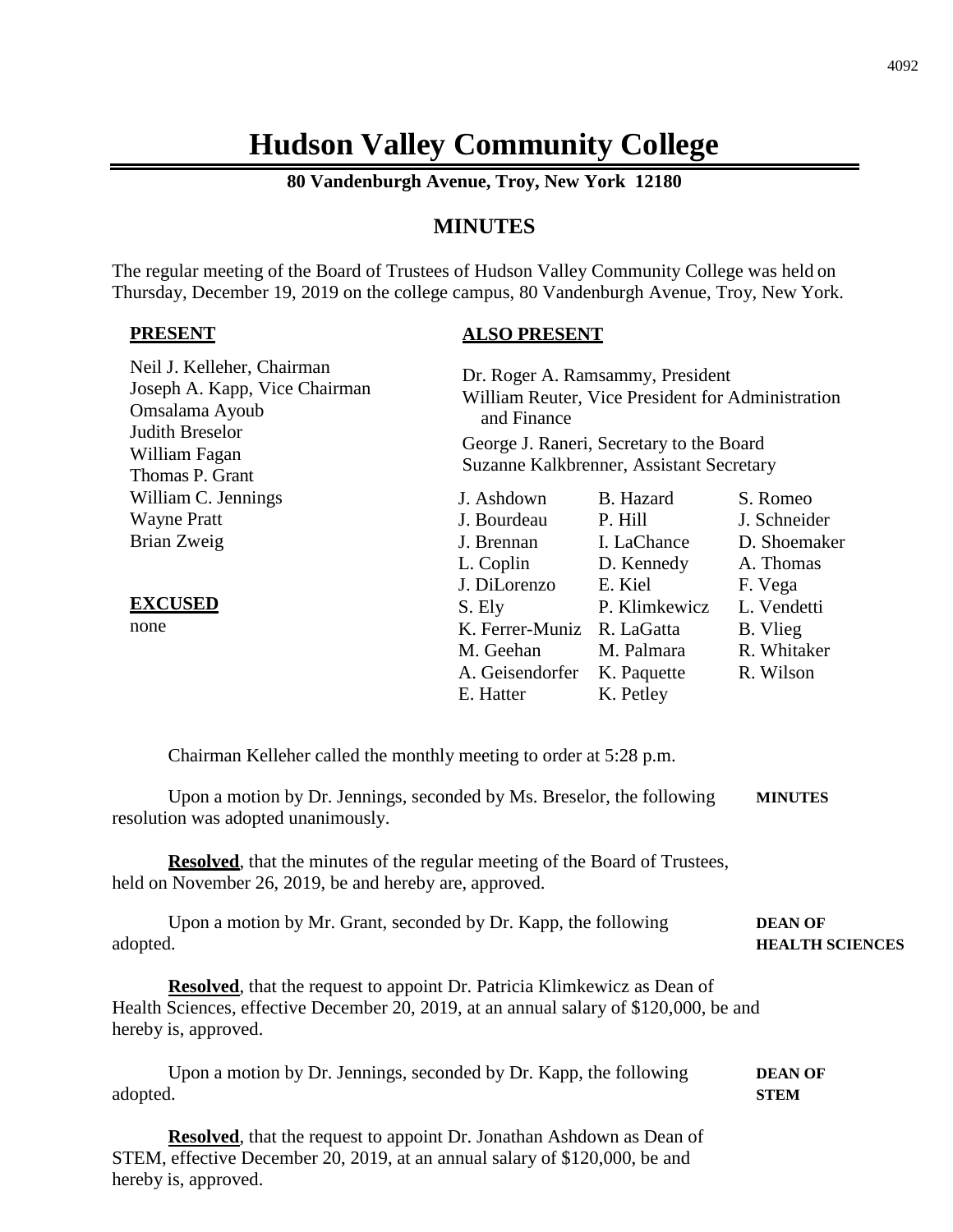Following the votes, the Deans thanked President Ramsammy and the Board for their support and confidence in them. Dean Ashdown added that it was a tremendous honor to accept the role at a very exciting time at the college, and that one day we'll look back at this era as one that was crucial to the long-term success of the college.

Upon a motion by Dr. Kapp, seconded by Mr. Fagan, the following **CURRICULUM** resolution was adopted unanimously. **CHANGES**

**Resolved**, that the following curriculum changes, as recommended by the Academic Senate and the President, be, and hereby are, approved:

# **1. Change in Degree Requirements:**

# *A. Digital Media Certificate, Fall 2020*

| Current:                   | New:                              |
|----------------------------|-----------------------------------|
| Total Credits Required: 31 | <b>Total Credits Required: 25</b> |

When the Digital Media Certificate was created, the degree requirements were selected for all students interested in the area of digital media; recent high school graduates as well as experienced professions. Since implementation of the Digital Media A.S. program, the demographics of the students enrolled in the Digital Media Certificate program are primarily adult learners who already possess a college degree. Their interest and need for the DMC program is to learn or refine their artistic and technical skills to pursue a change or advancement in their career. They have little or no need for foundational studio courses or courses in art history and business. A majority of the students interested in the DMC program are employed and the high number of credit hours required to complete the Digital Media Certificate program either discourages them from enrolling in the program or prohibits them from completing the program.

Students will benefit from a reduced number of credits required for completion. They will be more likely to complete the program.

| <b>Current:</b>    | New:                          |
|--------------------|-------------------------------|
| XRAY 226, Clinical | Remove XRAY 226,              |
| Education VI       | <b>Clinical Education VI.</b> |
|                    | Add 3 credits of restricted   |
|                    | <b>MATH</b> elective          |

# *B. Radiologic Technology A.A.S. Degree - Fall 2020*

This change will allow students to graduate in the spring semester, putting them in a better position for employment opportunities. The addition of the mathematics course will position the program for programmatic accreditation.

#### **2. New Track:**

# *A. Computer Information Systems A.A.S. Degree - Fall 2020*

The department proposes a Cloud Computing Track in coordination with AWS Educate. The Cloud Computing Track will be awarded to students who complete the following electives with a grade of 'C' or better:

CISS 150 Operating Systems

CISS 217 Cloud Computing

CISS 220 Introduction to Web Design and Development

CISS 225 Web Design-Server-Side Programming with PHP and MySQL.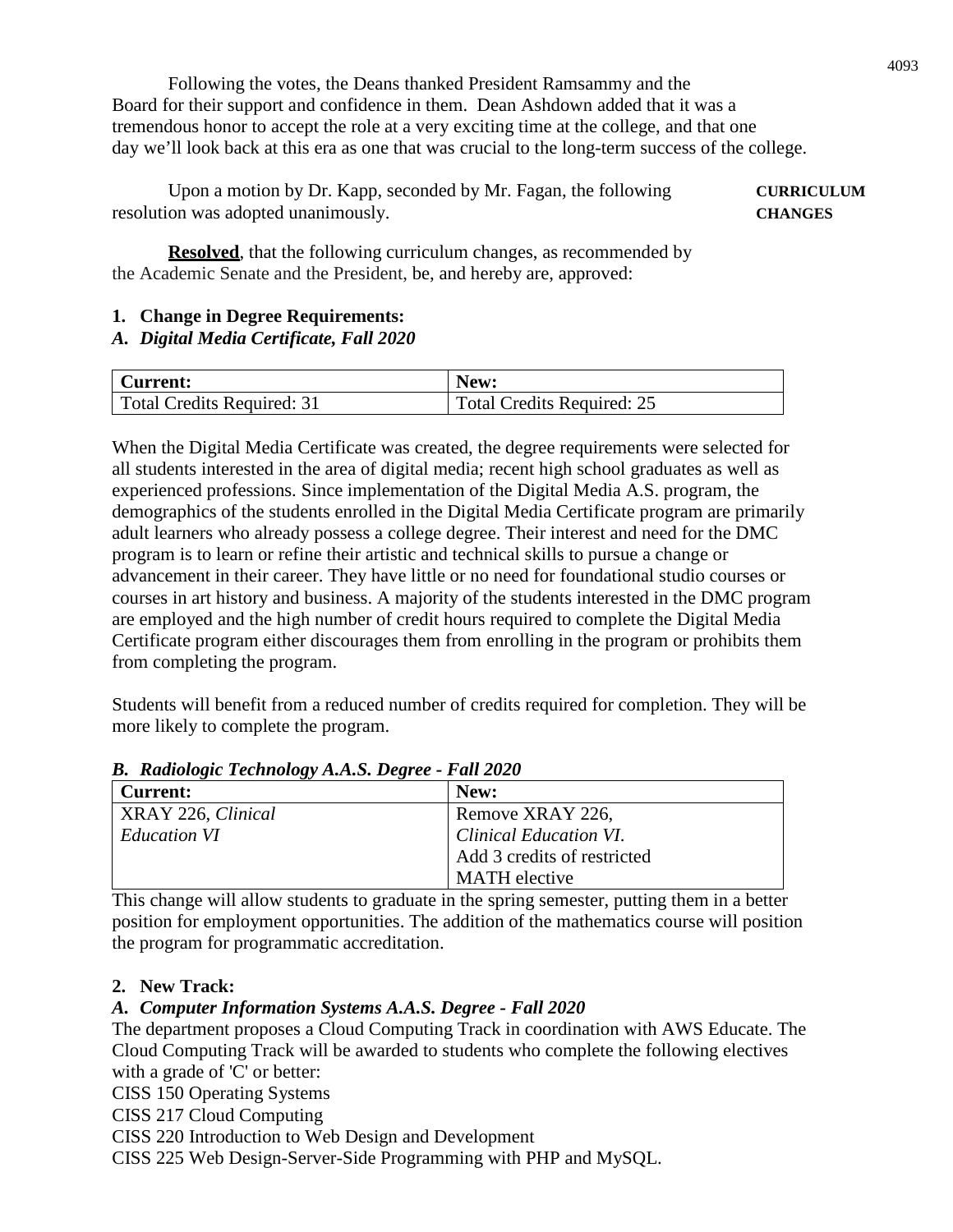Cloud Computing has been suffused throughout the CIS curriculum since the late 2000s and the department has used AWS resources when possible throughout this time period prior to the recent official launch of AWS educate. Students will have another viable track.

Upon a motion by Dr. Jennings, seconded by Mr. Fagan, the following **POLICY:** resolution was adopted unanimously. **METHODS OF**

**Resolved**, that the request for approval of the policy entitled, "Methods of Earning Credit," as recommended by the Academic Senate and the President, be and hereby is, approved. The policy shall read as follows:

#### **Earning Credit**

A student, regardless of matriculation status, who enrolls in a regularly scheduled Hudson Valley Community College course and satisfactorily completes the course with a passing grade will be granted the number of credits for that course as set forth in the catalog active for the academic year during which the course was taken.

#### **Challenge Exam**

By reason of occupational or educational experience, a student may request a challenge exam for any Hudson Valley Community College course in the student's degree program. A challenge exam cannot be administered once a student is registered for and is attending the course. Challenge exams are not offered for all courses.

The student must request this evaluation of learning by, and obtain approval of: the department chairperson of the course to be challenged. The student's department chairperson must also approve the course as part of the student's program.

Once the approvals have been obtained and prior to taking the challenge exam, the student must pay for the examination at the Cashier's Office. The current fee structure is available in the College Catalog, tuition and fees. The student must submit the form and receipt to the faculty member administering the examination. The completed form and receipt are submitted to the Registrar's Office by the faculty member. The grade earned on the exam is posted to the student's transcript as a course grade. Credit earned via the challenge process is considered institutional credit.

#### **Residency Policy**

In order to satisfy program requirements, a student must earn a minimum number of credits in residence at Hudson Valley. For degree programs, a student must earn a minimum of thirty percent of the number of required credits in residence. For certificate and micro-credential programs, a student must earn a minimum of thirty percent of the number of required credits for the program in residence.

#### **Transfer Credit**

In accordance with the following guidelines, credit is awarded in transfer through various methods. In order to receive credit through one of these methods, a student must be matriculated at the College and the transferred credit must apply toward a requirement in the student's program. A student seeking credit via one of the methods below should contact his/her academic department to discuss the process with an academic advisor. A student seeking credit must provide an official transcript, score report, or other appropriate documentation.

**EARNING CREDIT**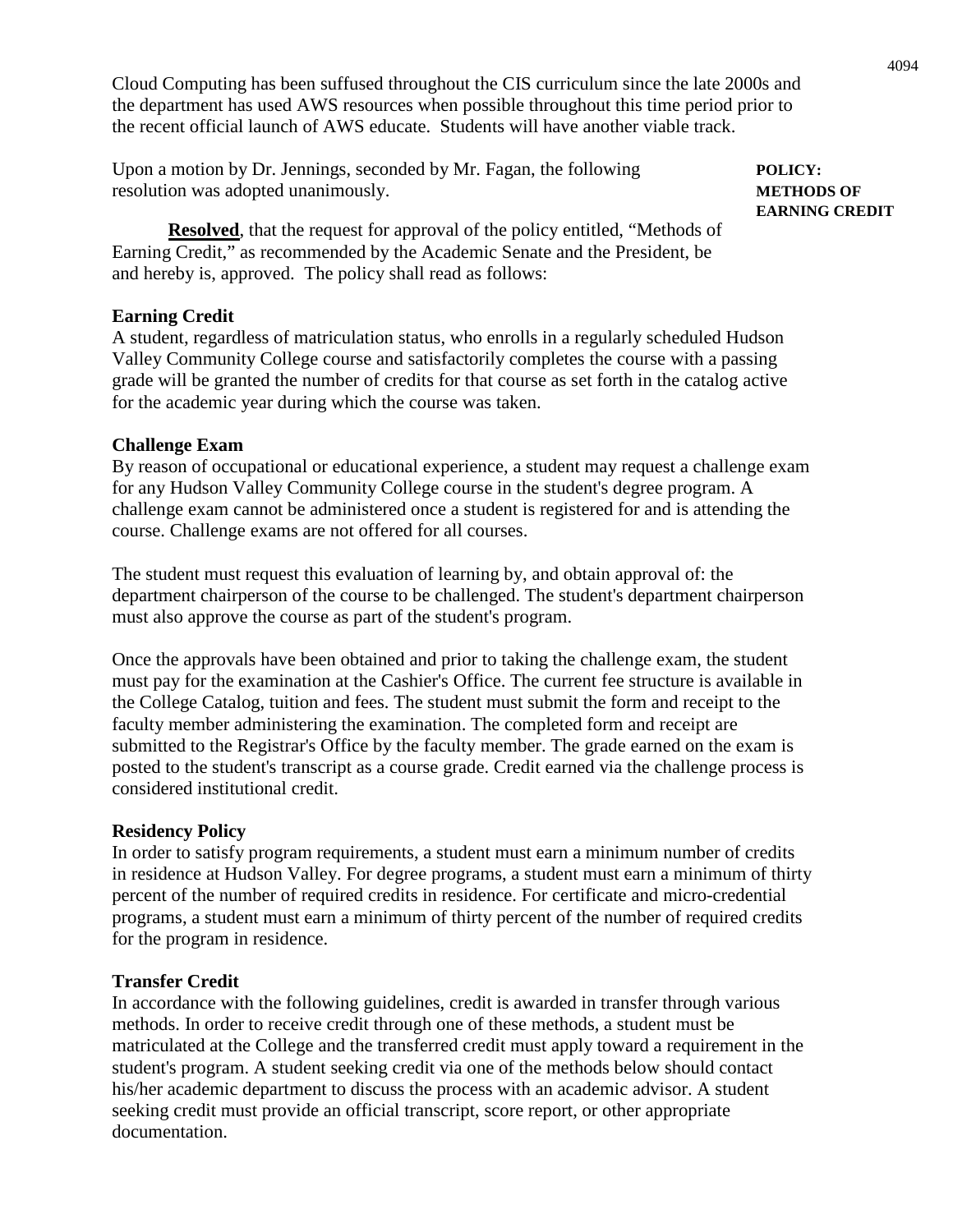Transfer credit will appear on the Hudson Valley Community College transcript with a "T" entered in the grade column and the credit will not be factored into the student's GPA calculation. Refer to the Residency Policy to determine how many credits can be transferred toward program requirements. Courses from institutions within the SUNY System designated as General Education courses or identified as Transfer Path courses will transfer in accordance with the SUNY Seamless Transfer Policy provided the transferred credit applies toward a requirement of the student's program.

# **Credit Earned at Other Institutions**

Credit earned from regionally accredited institutions\* will be transferred to satisfy specific program requirements. Courses that share at least 75% content are deemed equivalent. Transfer courses that have no Hudson Valley equivalent will be transferred and used in appropriate elective areas or applied to program requirements as per the Course Substitution Policy. A student wi11 be allowed to transfer only course credit for which a letter grade of "C'' or better or a numerical grade of 2.0 (on a 4-point scale) or 70 (on a 100-point scale) or better or the equivalent has been received.

\* Transfer credit is granted only if an institution is accredited by one of the following regional institutional accrediting agencies:

- Middle States Commission on Higher Education
- New England Association of Schools and Colleges, Commission on Institutions of Higher Education
- North Central Association of Colleges and Schools, the Higher Learning Commission
- Northwest Commission on Colleges and Universities
- Southern Association of Colleges and Schools. Commission on Colleges
- Western Association of Schools and Colleges, Accrediting Commission for Community and Junior Colleges
- Western Association of Schools and Colleges. Accrediting Commission for Senior Colleges and Universities

# **SUNY Transfer Appeal Process**

Students who do not agree with the college's decision on the granting or placement of credit earned at another SUNY institution have the right to submit an appeal to the coordinator of the SUNY transfer credit appeal process, Hudson Valley Community College Registrar, or his/her designee. Appropriate forms are available from the Registrar's Office. The transfer credit appeal board will consist of the appropriate Dean and the Vice President of Academic Affairs.

Students requesting an appeal for SUNY transfer credit should be prepared to provide reasonable material to support their case, such as the course description or syllabus in question. The registrar will notify a student of the transfer credit appeal board decision within 15 business days of receipt of the completed appeal application. If the student does not agree with the Hudson Valley decision, he/she may appeal to the SUNY system provost. For more information, visit http://system.suny.edu/provost/.

# **Credit by Examination**

Degree credit is awarded in transfer through the following examination programs: Advanced Placement Examination (AP) - This program is an instrument that relates collegelevel courses at secondary schools to appropriate placement and credit at collegiate institutions. A list indicating how transfer credit is awarded for each exam based on minimum scores can be viewed at https://www.hvcc.edu/registrar/eaming-credit-apexam.pdf.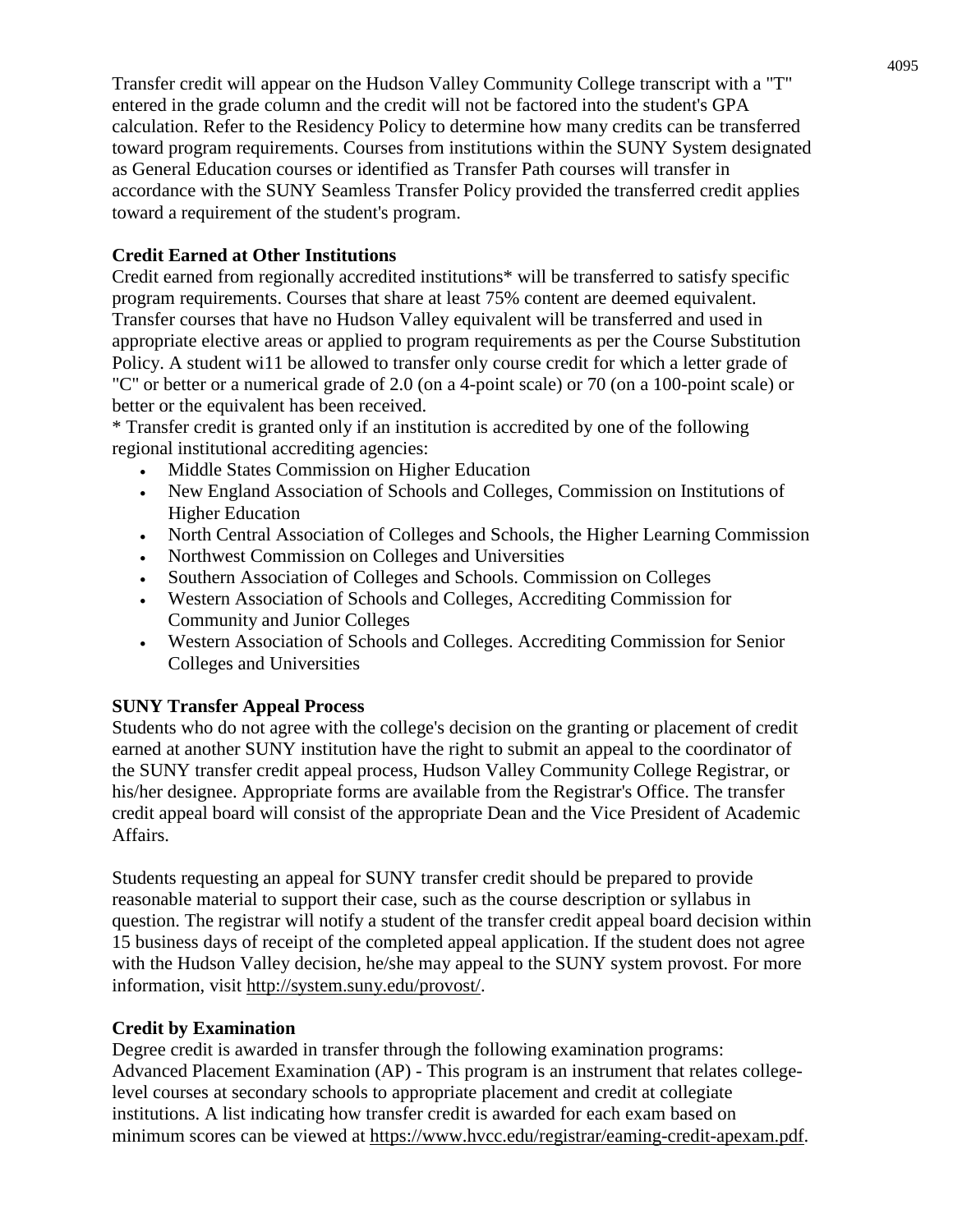College Level Examination Program (CLEP) - This program provides opportunities to earn college credits through subject and general examinations. A list indicating how transfer credit is awarded for each exam based on minimum scores can be viewed at https://www.hvcc.edu/registrar/earning-credit-clepexam.pdf.

UExcel Exams (formerly known as Excelsior College Exam Program)-Administered by Excelsior College, this program has been established whereby individuals who have developed college-level competencies outside the formal classroom can demonstrate those competencies via examination and receive credit. UExcel exams appear on an Excelsior College transcript with a grade and are considered for transfer credit in the same manner as courses taken at any other institution.

International Baccalaureate Credit (IB Credit) The International Baccalaureate Diploma Program is a comprehensive and challenging, pre-university course of studies leading to examinations in various subject areas. College credit will be granted based on the scores received on the subject exams and equivalencies identified by the appropriate academic department.

For further information concerning approved exams, contact the Registrar's Office.

#### **Life Experience Program**

The Life Experience Program offers returning adult students an alternative to traditional classroom study. Students may receive college credit for knowledge that is acquired through work experiences, both paid and volunteer. In order to receive college credit, the student must submit a portfolio documenting and describing her/his college-level knowledge as it relates to a specific program requirement. A departmental evaluator will review the portfolio and a fee will be charged for the evaluation. Credit received through the life experience program is considered transfer credit and the student must be matriculated in a degree program. Interested students should contact the Office of Continuing Education for information.

#### **College Credit Recommendation Services**

Transfer credit will be granted for completion of experiences and non-traditional programs and courses as recommended by the American Council on Education (ACE) or the National College Credit Recommendation Services of the University of the State of New York (NCCRS). Additional information, including a list of recommendations, is available on the web.

ACE: www .acenet.edu NCCRS: http://www.nationatccrs.org

#### **Credit for Micro-Credentials**

An established micro-credential comprised of non-credit courses may be designed to yield credit for an established Hudson Valley course to a student who completes requirements. In such cases, the earned credit will be considered and processed as transfer credit.

Upon a motion by Dr. Kapp, seconded by Mr. Pratt, the following **POLICY:** resolution was adopted unanimously. **MULTIPLE DEGREES** 

**Resolved**, that the request for approval of the policy entitled, "Multiple Degrees," as recommended by the Academic Senate and the President, be and hereby is, approved. The policy shall read as follows: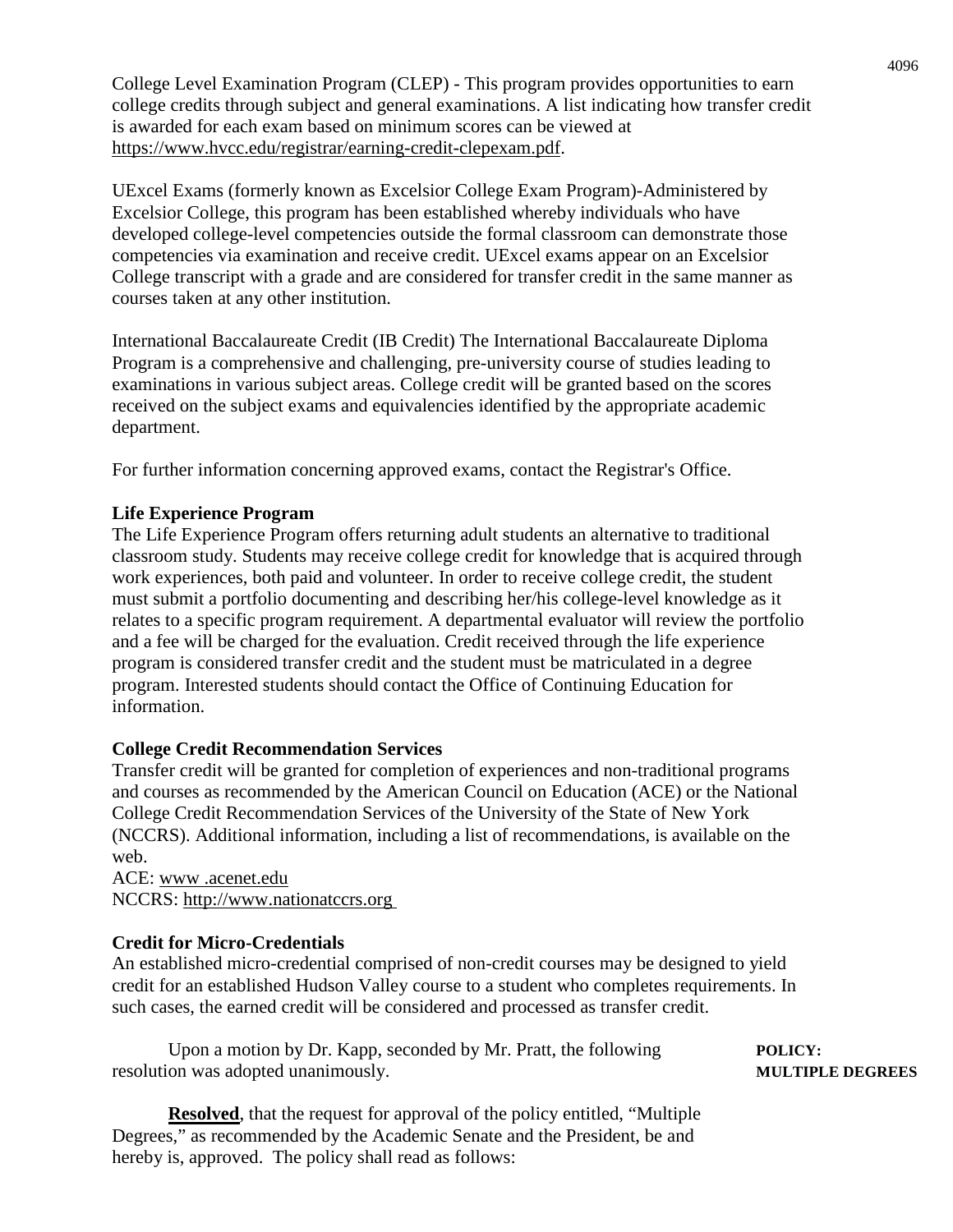#### **Multiple Degrees**

The eligibility of a student who has earned a previous degree, regardless of degree level or the awarding institution, must be reviewed for admission into a degree program. If the courses used for the previous degree, when applied to the program of admission, comprise 70 percent or less of the number of credits required for the program, the student may be admitted. If the courses comprise more than 70 percent of the credits required for the program, admission will be denied. An additional degree is awarded only when the degree requirements in a different field are completed (i.e. 30 percent of the program for which a degree is sought).

Upon a motion by Dr. Jennings, seconded by Mr. Fagan, the following **POLICY:** resolution was adopted unanimously. **MICRO-**

**Resolved**, that the request for approval of the policy entitled, "Micro- **COMPLETION** Credential Completion Requirements," as recommended by the Academic Senate **REQUIREMENTS** and the President, be and hereby is, approved. The policy shall read as follows:

**CREDENTIAL**

#### **Micro-Credential Completion Requirements**

A student who wishes to pursue a for-credit micro-credential is strongly encouraged to seek advisement from the Office of Continuing Education. To receive an established for credit micro-credential, a student must meet all of the following requirements:

- 1. Earn a grade of "C" or higher in all required courses.
- 2. Complete all prescribed minimum credit requirements.
- 3. Satisfy the College's residency requirement.
- 4. Submit completed micro-credential completion application to Registrar's Office.

The student is ultimately responsible for ensuring that all micro-credential requirements have been fulfilled. A student may complete the micro-credential requirements at the end of the fall spring or summer semesters. Hudson Valley Community College awards microcredentials following the close of each of these terms. In order to be considered for microcredential completion, applications must be submitted by the deadlines noted below. Specific deadline dates can be found with micro-credential completion applications on the Registrar's Office webpage. Micro-credential Completion Applications for all semesters can be accessed here.

Fall: First Monday in December Spring: First Monday in May Summer: First Monday in August

If a student does not file an application, the student's academic record will not be reviewed for micro-credential completion. Upon review, any student who has not met all microcredential requirements will be notified of the deficiency and may reapply for a subsequent micro-credential completion period.

A student will not receive a micro-credential or be able to request a transcript until all outstanding obligations have been satisfied.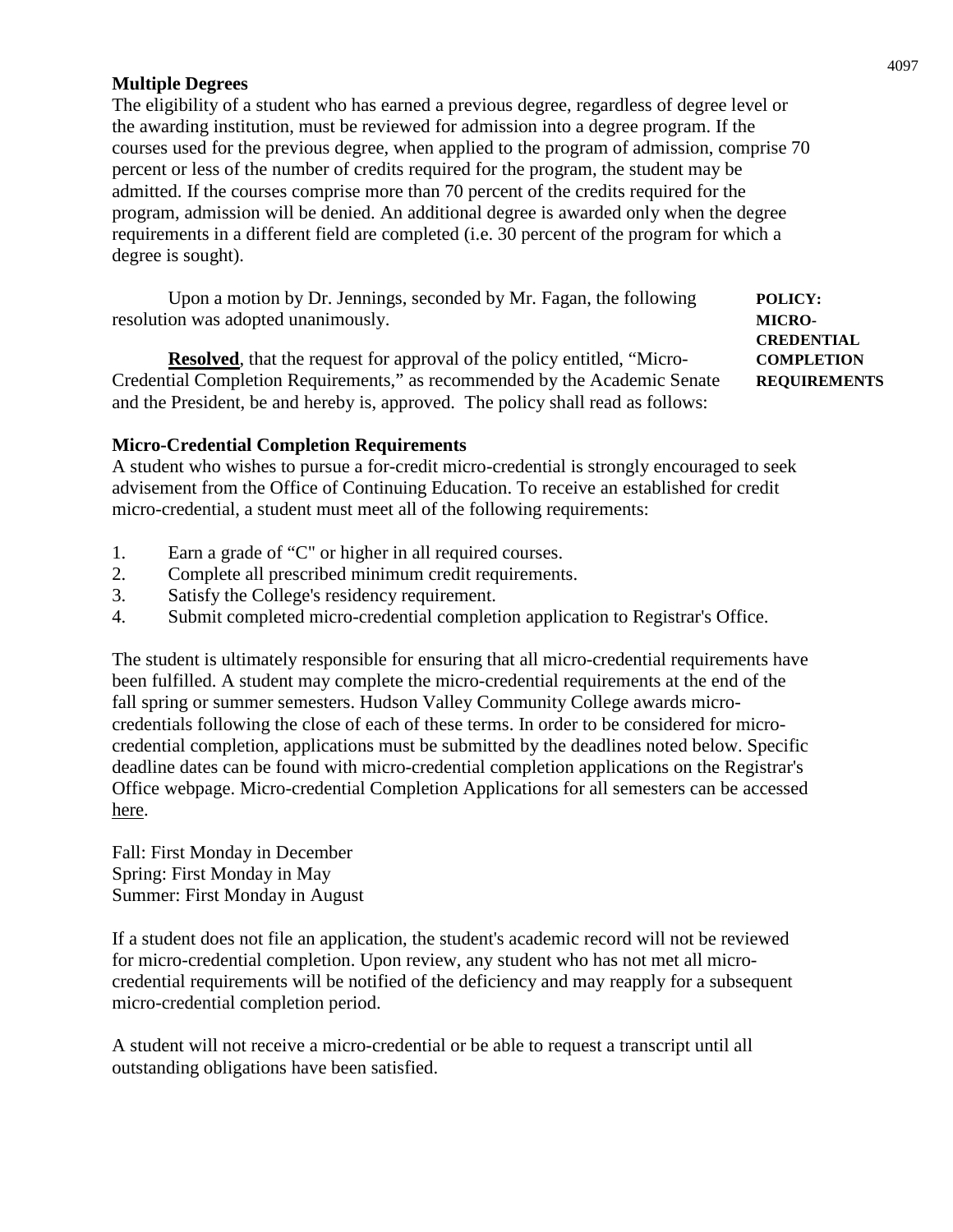Upon a motion by Ms. Breselor, seconded by Mr. Grant, the following **POLICY:** resolution was adopted unanimously. **GRADUATION AND**

**Resolved**, that the request for approval of the policy entitled, "Graduation **COMPLETION** and Certificate Completion Requirements," as recommended by the Academic **REQUIREMENTS** Senate and the President, be and hereby is, approved. The policy shall read as follows:

#### **Graduation and Certificate Completion Requirements**

To receive an associate's degree or a certificate, a student must meet all of the following requirements:

- 1. Attain a 2.0 grade point index among courses required for program.
- 2. Complete all prescribed courses with a passing grade in accordance with minimum grade requirements.
- 3. Complete all prescribed minimum credit requirements.
- 4. Satisfy the College's Residency Policy.
- 5. Submit completed degree/certificate completion application to Registrar's Office.

Please note: Mortuary Science students accepted prior to Fall 2017 must take and pass the National Board Examination as a requirement for graduation from the program. Students are required to take the National Board Examination within one semester (including summer) of completion of all courses required for the Mortuary Science program. In order to receive approval to take the NBE exam beyond the one semester limit, students are required to retake and pass the MTSC 250 Pre-Professional Mortuary Seminar course.

The student is ultimately responsible for ensuring that all degree or certificate requirements have been fulfilled. Course requirements for each program are specified in the catalog. A student may complete the degree or certificate requirements at the end of the fall, spring or summer semesters. Hudson Valley Community College confers degrees and awards certificates following the close of each of these terms; however, there is only one commencement ceremony each year in May. In order to be considered for graduation or certificate completion, degree and certificate applications must be submitted by the deadlines noted below. If any of the noted deadlines fall on a day classes are not in session, the deadline will be the business day following to the noted deadline.

Specific deadline dates can be found with degree applications on the Registrar's Office webpage. Degree/Certificate Applications for all semesters can be accessed here.

#### **Application Deadlines**

Fall: First Monday in December

Spring: \*First Monday in April- Deadline for name inclusion in the Commencement program First Monday in May- Final deadline (name will not be listed in Commencement program) Summer: \*First Monday in April- Deadline for name inclusion in the Commencement program

First Monday in August -Final deadline (name will not be listed in Commencement program)

*\*In order to be listed in the Commencement program, spring and summer candidates must submit an application by the first Monday in April. Applications will continue to be accepted through the final deadline, but the student's name will not be listed in the Commencement program. All applicants may participate in the Commencement Ceremony provided an application has been submitted prior to the date of the event.*

4098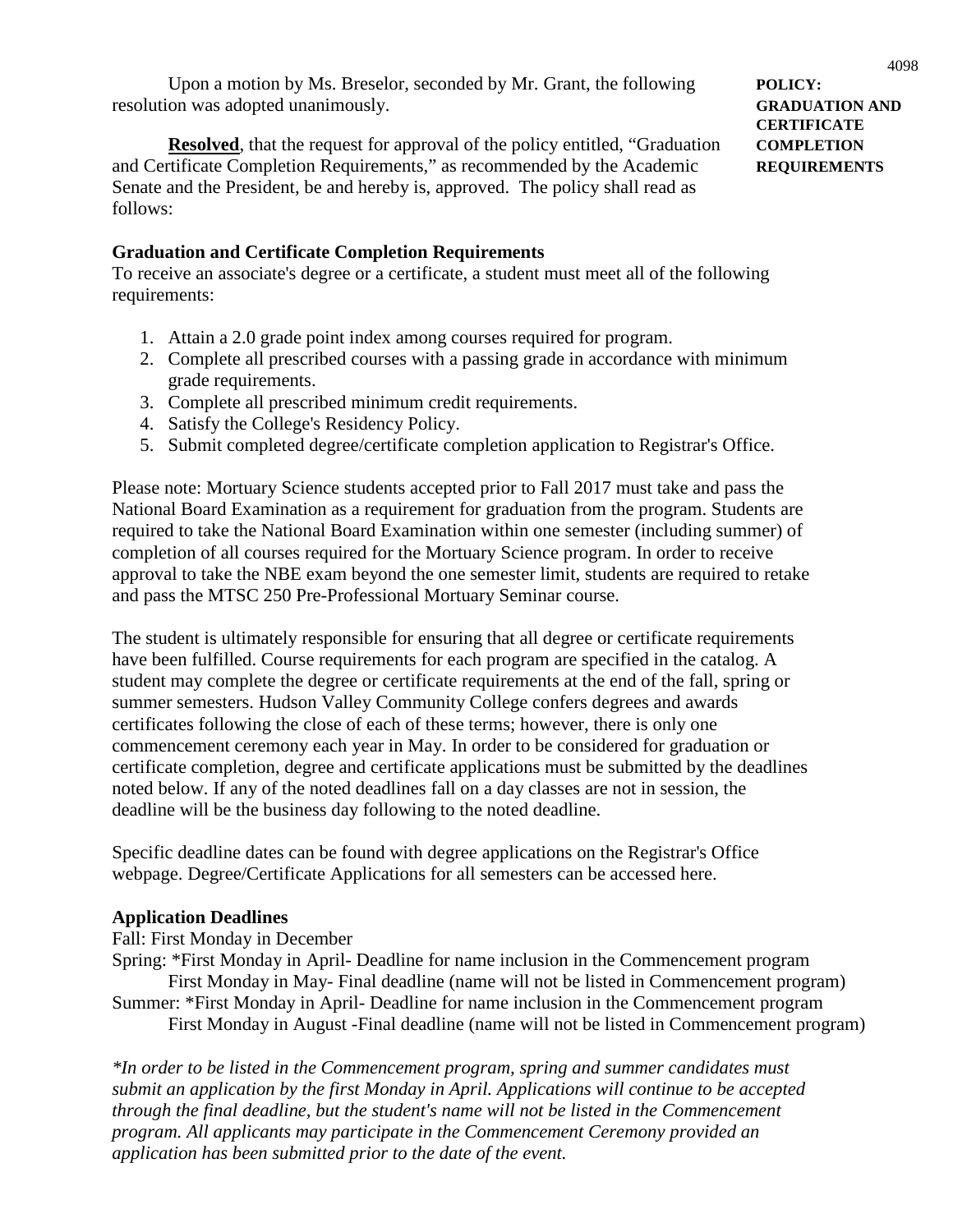If a student does not file an application, the student's academic record will not be reviewed for graduation or certificate completion. Upon review, any student who has not met all degree or certificate requirements, as outlined in the College Catalog, will be notified of the deficiency and may reapply for a subsequent graduation or certificate completion period.

A student will not receive a diploma or certificate or be able to request a transcript until all outstanding obligations have been satisfied.

Upon a motion by Mr. Grant, seconded by Ms. Ayoub, the following **SUPPORTING A** resolution was adopted unanimously. **PERMANENT**

**Resolved**, that the request for approval of the resolution entitled, **FOR COMMUNITY** "Supporting a Permanent Funding Floor for Community College Base State Aid **COLLEGE BASE** Formula for Fiscal Year 2020, be and hereby is, approved. The resolution shall **STATE AID FORMULA** read as follows: **FOR FY 2020**

#### **SUPPORTING A PERMANENT FUNDING FLOOR FOR COMMUNITY COLLEGE BASE STATE AID FORMULA FOR FISCAL YEAR 2020**

WHEREAS, community colleges serve as economic engines that provide a trained workforce and educated citizenry for the State of New York and the local communities in which they're located;

AND WHEREAS, community colleges are anchor institutions that help keep their communities strong and vibrant by serving as major employers, community hubs, and social centers;

AND WHEREAS, community colleges are the primary catalyst to the middle class by serving more low-income students than any other sector of higher education;

AND WHEREAS, community colleges anticipate and respond to the emerging needs of their local communities and remain the most adaptable sector of higher education;

AND WHEREAS, community colleges serve nearly half of all undergraduates enrolled in the SUNY System along with nearly as many life-long learners through non-credit classes;

AND WHEREAS, a level of predictability in State funding is essential to provide community colleges the ability to plan and budget accordingly and recognizes each college's annual fixed costs;

AND WHEREAS, the 98% of the previous year or \$100 increase per FTE, whichever is greater, language added to the community college funding model for fiscal year 2019 was a step in the right direction and appreciated;

AND WHEREAS, the funding floor should be set in State statute at 100% of the previous year or \$100 increase per FTE, whichever is greater;

THEREFORE BE IT RESOLVED, that the Board of Trustees of Hudson Valley Community College fully supports the proposal that New York State change the base state aid formula allocation for each community college to be permanently set at 100% of the previous year or \$100 increase per FTE, whichever is more.

**FUNDING FLOOR**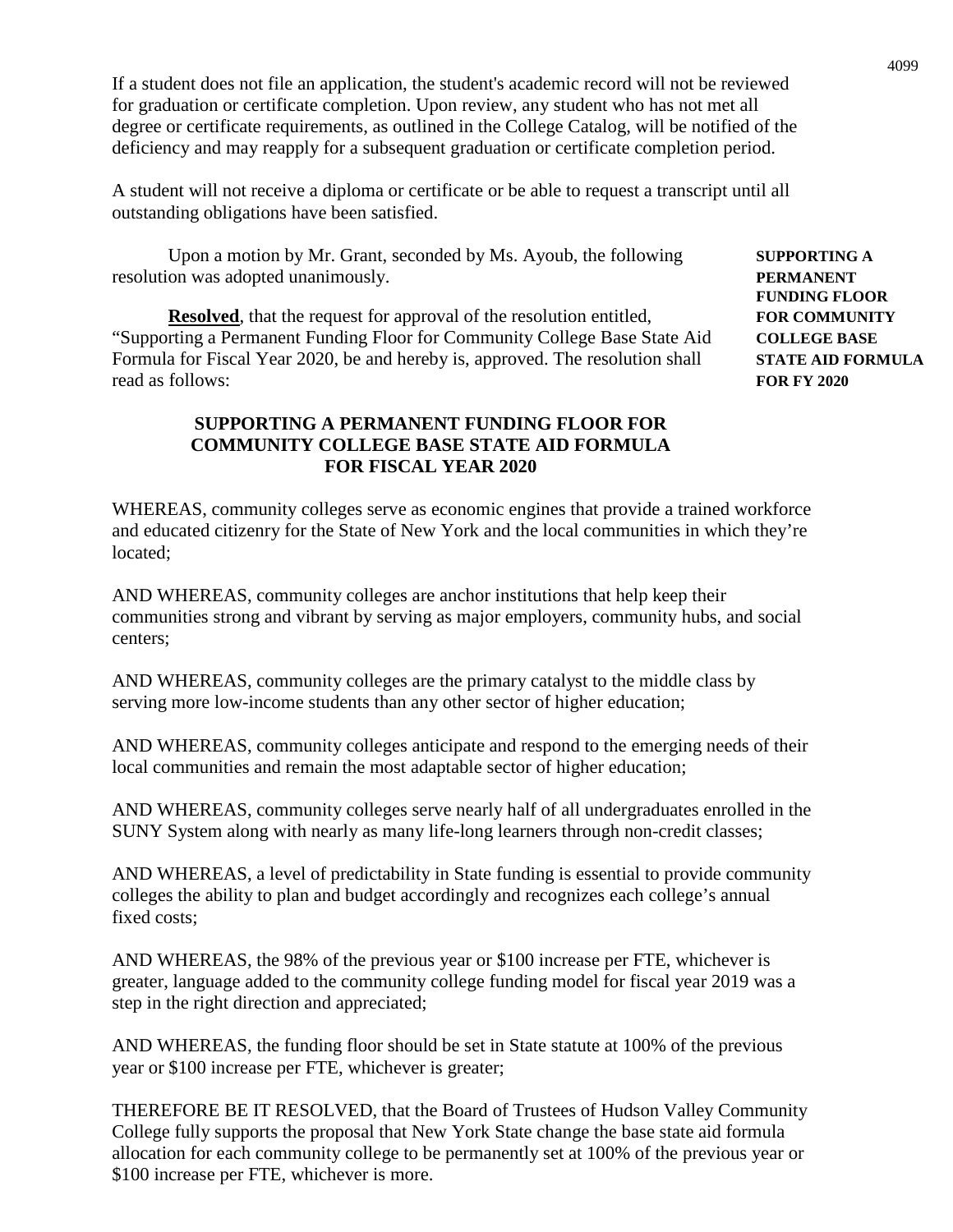| <b>INFORMATION ITEMS</b><br>The following information items were noted:                                                                                                                                                 | <b>INFORMATION</b><br><b>ITEMS</b> |
|-------------------------------------------------------------------------------------------------------------------------------------------------------------------------------------------------------------------------|------------------------------------|
| A. FULL-TIME FACULTY<br>1. Academic Affairs<br>Amy Hathaway, Faculty Librarian/Instructor,<br><b>Instructional Support Services and Retention,</b><br>f/t appt., eff. $1/21/20$                                         | \$48,981/yr                        |
| 2. School of Health Sciences<br>Brian Barboza, Instructor,<br>Surgical Technology,<br>f/t appt., eff. $1/21/20$                                                                                                         | \$48,981/yr                        |
| <b>B. FULL-TIME NON-TEACHING PROFESSIONALS</b><br>1. Academic Affairs<br>Deborah Shoemaker, Associate Dean,<br>Community and Educational Partnerships,<br>f/t appt., eff. $12/20/19$                                    | \$93,000/yr                        |
| 2. Administration and Finance<br>Richard Davis, Assistant Director,<br>Financial Aid,<br>f/t appt., eff. $12/9/19$                                                                                                      | \$46,000/yr                        |
| Vijay Kumar, Assistant for Financial Analysis,<br>Purchasing,<br>f/t appt., eff. $12/16/19$                                                                                                                             | \$39,000/yr                        |
| Heather Muller, Technical Assistant,<br>Financial Aid,<br>f/t appt., eff. $11/26/19$ or thereafter                                                                                                                      | \$37,000/yr                        |
| C. FULL-TIME CLASSIFIED STAFF<br>1. Administration and Finance<br>Yu-Gene Chen, Data Analysis Coordinator II,<br>Human Resources,<br>f/t appt., eff. $11/22/19$                                                         | \$19.8044/hr                       |
| <b>D. PART-TIME FACULTY</b><br>1. School of Business and Liberal Arts<br>Erin Bokor, Instructor,<br>English, Foreign Languages and English as a Second Language (HS Model),<br>$p/t$ appt., eff. 11/11/19 or thereafter | \$0                                |
| E. PART-TIME NON-TEACHING PROFESSIONALS<br>1. School of Science, Technology, Engineering and Math<br>Laura Kinson-Curtin, Project Coordinator,<br>Biology, Chemistry and Physics,<br>p/t appt., eff. 1/21/20            | \$19.00/hr                         |

4100